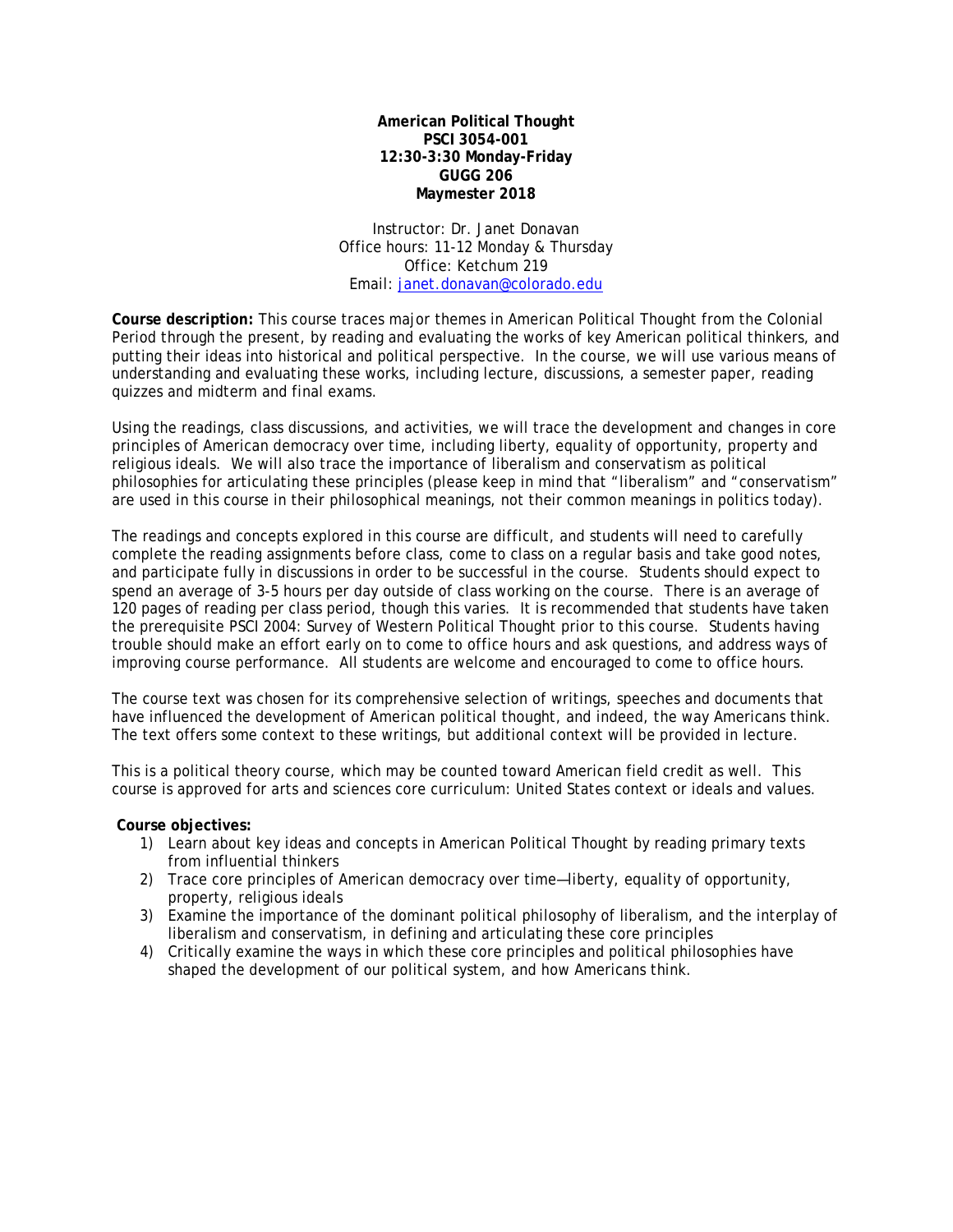**Grading and scale:**

| Midterm exam                                               | 25  | 93-100 | А     |
|------------------------------------------------------------|-----|--------|-------|
| Activities & quizzes                                       | 15  | 90-92  | А-    |
| Paper<br>Final Exam<br>Attendance & Participation<br>Total | 20  | 88-89  | $B+$  |
|                                                            | 25  | 83-87  | B     |
|                                                            | 15  | 80-82  | B-    |
|                                                            | 100 | 78-79  | $C+$  |
|                                                            |     | 73-77  | C     |
|                                                            |     | 70-72  | $C -$ |
|                                                            |     | 60-69  | D     |
|                                                            |     | < 59   | F     |

### **Required Text:**

Isaac Kramnick and Theodore Lowi, eds. *American Political Thought: A Norton Anthology.* Norton: New York. ISBN-13: 978-0-393-92886-0

#### Course Requirements:

**Midterm exam:** All students must take the midterm exam in class on Tuesday, May 22. The exam will consist of a combination of term identifications and essay questions. A study guide will be provided on Friday, May 18. The exam is worth 25 points of the final grade and is required to receive a passing grade in the course. Make-up exams will be given only in cases of documented medical or family emergency, religious observances or university absences related to participation in universitysanctioned activities. If it is physically possible, the instructor must be notified in advance an emergency. All make-ups are at the instructor's discretion and would be in a different format than the original.

**Activities & quizzes:** We will have 20 activities and quizzes over the course of the class, worth 1 points each. The quizzes are unannounced pop quizzes, with the purpose of holding students accountable for completing the readings before class begins. There are no make-ups for reading quizzes. The activities are designed to provide student input into what we are learning, and to help students understand and apply the material. The five lowest activity and quiz grades will be dropped. Activities and quizzes will be graded all together at the end of the semester, so students should be responsible for keeping track of how many activities and quizzes have been completed.

**Paper:** Each student will choose from a list of topics and complete a 4-5 page paper, double-spaced, in a standard font with 1" margins. The paper must include a bibliography, which does not count toward the page requirement. More information on the paper is provided at the end of the syllabus. The paper is worth 20 points of the final grade, and is required to receive a passing grade in the class. The paper must be submitted both in class and electronically via D2L on Tuesday, May 29. Students are responsible for the electronic document being readable. Late papers will receive a 1 point deduction per day. Papers will not be accepted after Thursday, May 31.

**Final exam:** All students must take the final exam on Friday, June 1 during our scheduled class time. The final will consist of term identifications and essay questions. One essay question will be comprehensive; the rest of the exam will cover material since the midterm. The exam is worth 25 points of the final grade and is required to receive a passing grade in the course. Make-up finals will be given only in cases of documented medical or family emergency, religious observances or university absences related to participation in university-sanctioned activities. Again, if it is physically possible,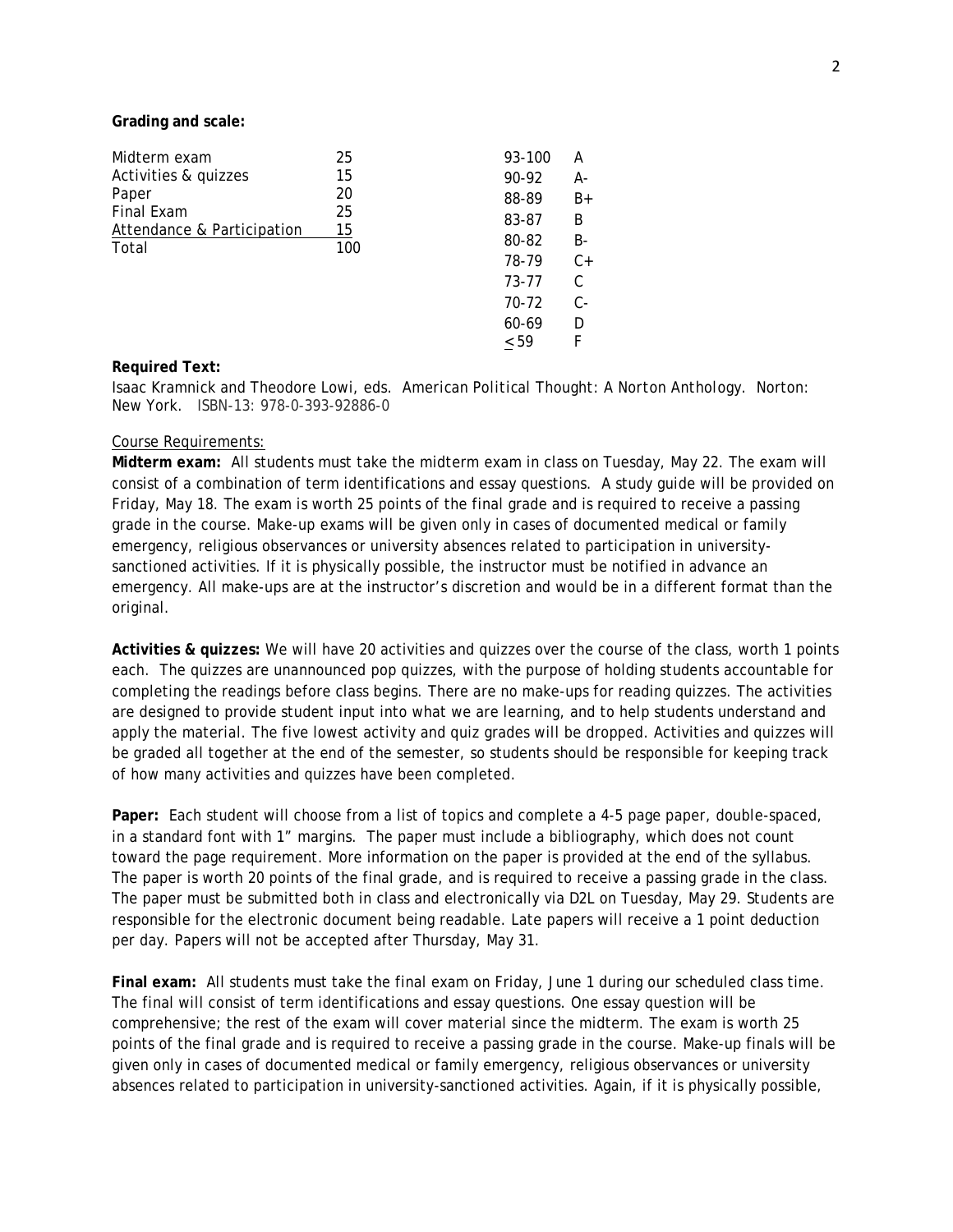the instructor must be notified in advance of such an emergency. All make-ups are at the instructor's discretion and would be in a different format than the original.

**Attendance:** Students are required to attend class regularly for the entire class period. Only documented medical or family emergencies, religious observances or university absences related to participation in university-sanctioned activities will be excused. Because this is an intensive course, with each day being the equivalent of a week in a regular semester, there are no "free" absences. Students are required to be in class every day for the entire time and are expected to participate in class discussions. Attendance is valued at total of 15 points, and one point will be deducted per absence. Students may also lose points for being late, leaving early, or missing part of the class.

#### Course policies:

**Course communications:** Email is the official mode of communication for the University of Colorado at Boulder. Students are required to regularly check their university-registered email (at least every 48 hours) for updates regarding the course. Students are responsible for receiving any messages sent by the instructor to the class email list, or individually to the student. Students are responsible for ensuring that any email sent by the student to the instructor is received. In addition, students are responsible for checking the D2L site for the course regularly.

**Contacting the Instructor:** Please feel free to contact me with questions about the course. The best ways to reach me are to come by office hours, or to email. I always answer email within 48 hours, so if you do not receive a reply, that means I did not get your email and you should try to contact me again. When addressing me, please address me in person or in email as Janet, Dr. Donavan or Professor Donavan.

**Course Etiquette:** Students are expected to come to class on time and stay the entire time. If it is necessary to come late or leave early, please let me know in advance. If your schedule does not permit you to be on time and in class on a regular basis, please take another course. Students are expected to be respectful of each other and of the instructor; lively debate is encouraged, but personal attacks are prohibited. These guidelines should be obvious, and they will help to make the course a more enjoyable experience for all. For more information on University requirements regarding classroom behavior please see<http://www.colorado.edu/policies/classbehavior.html> and at [http://www.colorado.edu/studentaffairs/judicialaffairs/code.html#student\\_code.](http://www.colorado.edu/studentaffairs/judicialaffairs/code.html#student_code)

**Electronic Devices:** Electronic devices, including computers, tablets and mobile phones, may be used only for class purposes while in class. Any student using devices for other purposes may be asked to put away the device, or may lose attendance and participation points for not being truly present in class.

**Honor code**: All students of the University of Colorado at Boulder are responsible for knowing and adhering to the academic integrity policy of this institution. Violations of this policy may include: cheating, plagiarism, aid of academic dishonesty, fabrication, lying, bribery, and threatening behavior. In this course, students will receive a 0 on any assignment in which the honor code is violated. In addition, all incidents of academic misconduct shall be reported to the Honor Code Council (honor@colorado.edu; 303-725-2273). Students who are found to be in violation of the academic integrity policy will be subject to both academic sanctions from the faculty member and nonacademic sanctions (including but not limited to university probation, suspension, or expulsion). Other information on the Honor Code can be found at<http://www.colorado.edu/policies/honor.html> and at [http://www.colorado.edu/academics/ honorcode](http://www.colorado.edu/academics/honorcode)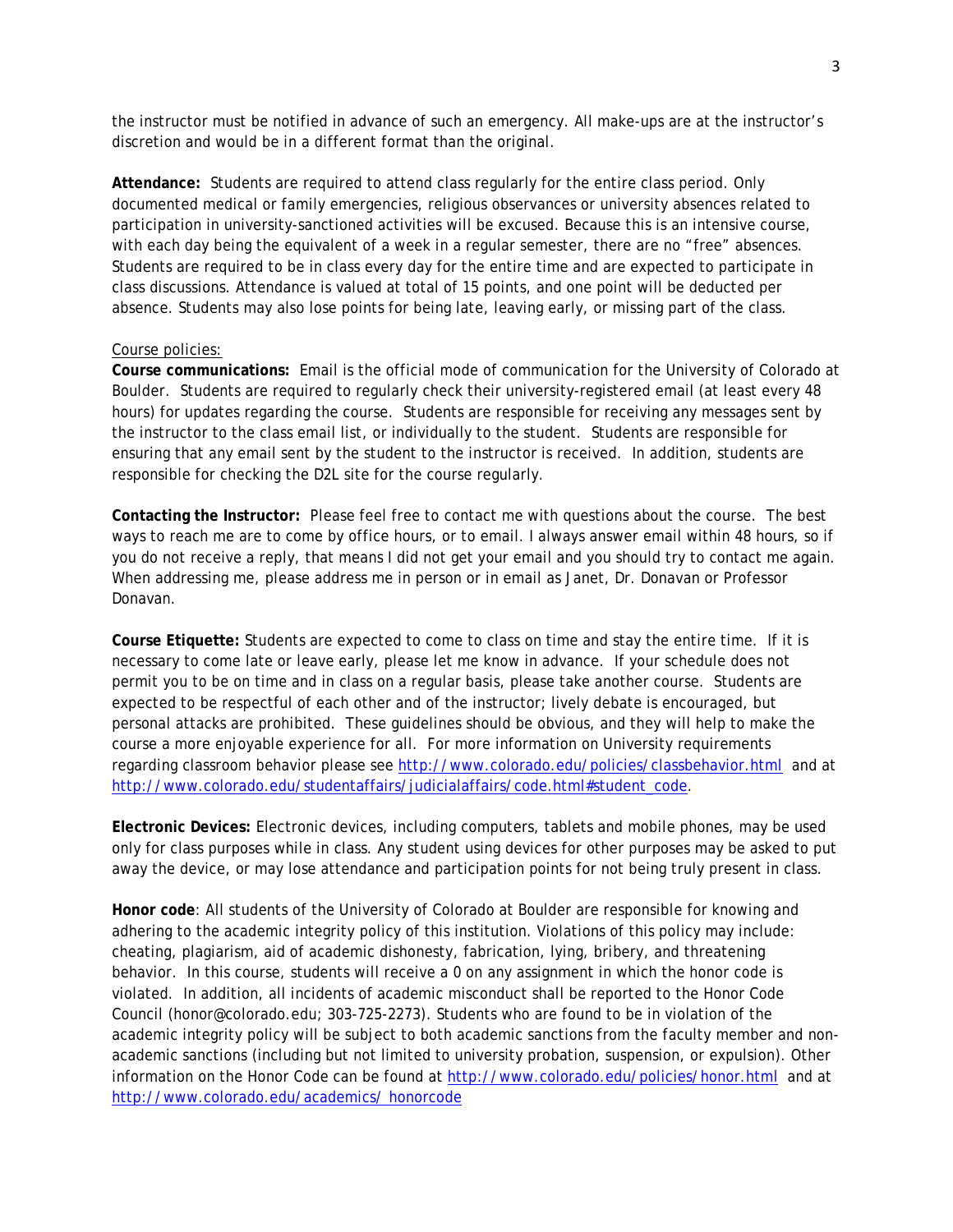**Students with disabilities:** If you qualify for accommodations because of a disability, please submit a letter from Disability Services so that your needs may be addressed. Disability Services determines accommodations. Contact: 303-492-8671 and [http://www.Colorado.EDU/disabilityservices.](http://www.colorado.edu/disabilityservices)

**Religious observances:** Students with religious observances that conflict with course requirements will be accommodated whenever possible. To ensure such accommodation, students must notify the instructor within the first 2 weeks of the course to allow time to make such arrangements. For more information on the University policy, please se[ehttp://www.colorado.edu/policies/fac\\_relig.html](http://www.colorado.edu/policies/fac_relig.html)

**Discrimination and harassment**: The University of Colorado at Boulder policy on Discrimination and Harassment, the University of Colorado policy on Sexual Harassment and the University of Colorado policy on Amorous Relationships apply to all students, staff and faculty. Any student, staff or faculty member who believes s/he has been the subject of discrimination or harassment based upon race, color, national origin, sex, age, disability, religion, sexual orientation, or veteran status should contact the Office of Discrimination and Harassment (ODH) at 303-492-2127 or the Office of Judicial Affairs at 303-492-5550. Information about the ODH, the above referenced policies and the campus resources available to assist individuals regarding discrimination or harassment can be obtained at <http://www.colorado.edu/odh>

# Reading Schedule:

Readings are to be completed BEFORE class on the assigned day. Week 1 Monday, May 14: Introduction to course, pass out syllabus, Colonial roots of APT Tuesday, May 15: Colonial roots of APT, Political theory of the Revolution Readings: p. 1-23 (through Winthrop), p. 53-89 (begin with Franklin), p. 91-154 Wednesday, May 16: The Constitution and its critics Readings: p. 155-283 Thursday, May 17: The Federalist and Jeffersonian visions, Jacksonian democracy Readings: p. 285-366 (through Danbury Baptist), p. 375-381 (through VA and KY Res), p. 389-464 Friday, May 18: Individualism and democracy, Women in the early republic, Slavery and free labor Readings: p. 465-577 (through Grimke) Week 2 Monday, May 21: Slavery and free labor Readings: p. 577 (from Weld)-685 Tuesday, May 22: Midterm exam in class Wednesday, May 23: Social Darwinism, Intellectuals and populism, Voices of dissent

Readings: p. 687-729 (through Sumner), 740-764 (through Bellamy), 773-779 (through Sociocracy), 809-877 (through Gilman)

Thursday, May 24: Empire and Race

Readings: p. 893-987

Friday, May 25: The Progressive Era

Readings: p. 988-1113